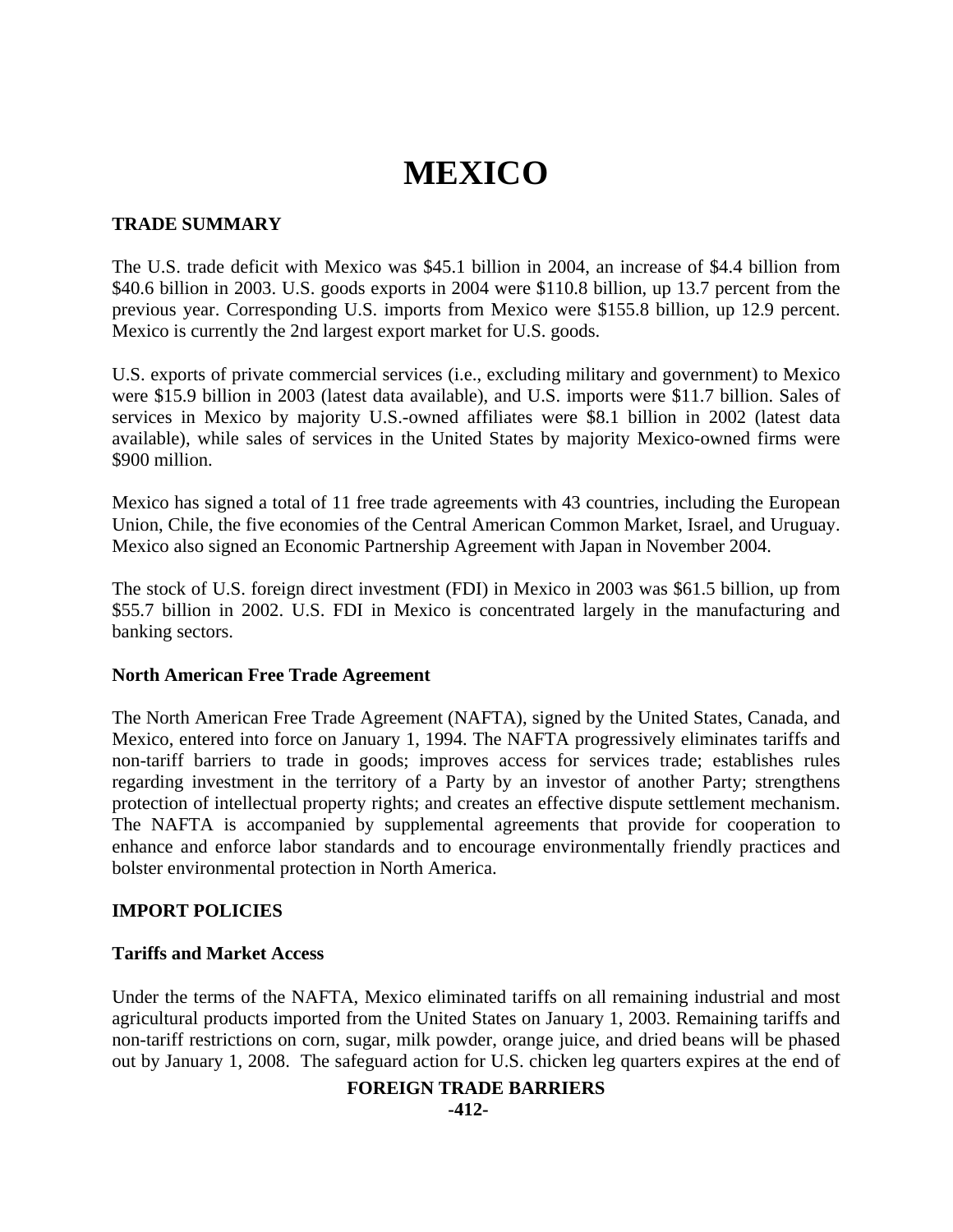2007 (see section on agriculture, below).

Trade growth in agricultural products has in fact been fairly balanced since the NAFTA was implemented, with U.S. exports to Mexico increasing by 135 percent from 1993 to 2004, and U.S. imports from Mexico increasing by 167 percent. The numbers are less balanced, however, when considering nonagricultural trade. U.S. imports from Mexico grew 299 percent, compared with U.S. export growth of 169 percent from 1993 to 2004.

A number of U.S. exports, both agricultural and non-agricultural, are subject to antidumping duties that limit access to the Mexican market. Products subject to these duties currently include beef, rice, liquid caustic soda, ammonium sulfate, and polyvinyl chloride, bond paper, and corrugated rods. Mexico also initiated antidumping investigations of crystal polystyrene, epoxidized soy oil, and pork legs (hams), industrial fatty acids, stearic acid, and welded carbon steel pipe and tube in 2004.

On January 1, 2002, Mexico published amendments to its Income Tax Law that treat small retailers selling mostly imported goods differently than other small companies by taking away from them the option of using an alternative tax reporting and payment system. The alternative system, available to other "small contributors", is administratively simpler and potentially results in a lower tax burden, depending on the specific financial circumstances of the company.

## **Agricultural Products**

The United States exported \$8.5 billion in agricultural products to Mexico in 2004, a new record. Mexico is the United States' third largest agricultural market. Under NAFTA, Mexico has eliminated nearly all import tariffs and tariff-rate quotas on agricultural products from the United States. As of January 1, 2004, the only U.S. agricultural exports subject to tariffs or tariff-rate quotas are corn, sugar, dry beans, orange juice, chicken leg quarters, and milk powder.

During the past year, Mexico's Secretariat of Economy (SECON) continued antidumping duties on beef, rice, and apples and modified existing duties on beef, while eliminating antidumping duties on live hogs. SECON terminated its antidumping investigation of U.S. pork, finding no cause for continuing the investigation, yet subsequently self-initiated an antidumping investigation of U.S. hams. Concerns about Mexico's methodology for determining injury to the Mexican domestic industry and for calculating dumping margins in the rice case led the United States to challenge the antidumping measure at the WTO. The panel report in that case is expected in early 2005. With respect to the antidumping investigation on beef, a NAFTA Chapter 19 panel ruled that SECON did not sufficiently demonstrate that U.S. beef imports had damaged Mexico's beef industry. In response, SECON eliminated the seven cent per kilo antidumping duty on U.S. beef carcasses and lifted the requirement that all beef must be aged less than 30 days and graded Choice or Select to qualify for the lower company specific rates. The NAFTA panel must now approve the changes or recommend additional changes. Mexican policies in this area have reduced the number of U.S. suppliers and altered product trading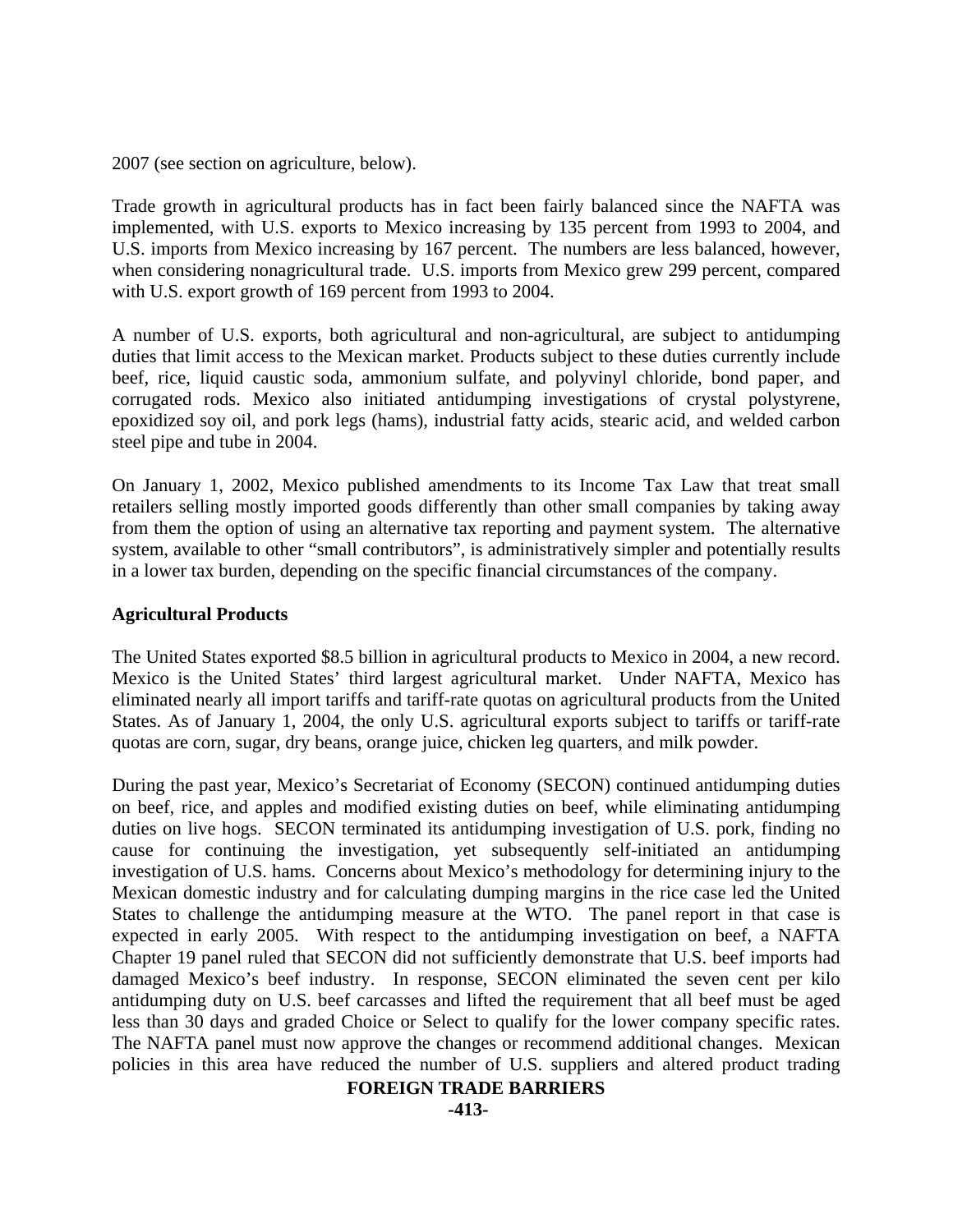patterns. Industry believes that \$100 million to \$500 million in revenue is lost each year due to antidumping duties in the beef sector.

On December 29, 2004, the Ministry of Economy announced it would suspend the 46.58 percent antidumping duty on red and golden delicious apples from the United States and implement a new reference price agreement with U.S. exporters in the Northwest, effective February 28, 2005. However, implementation did not occur and the duties remain in place. The United States takes very seriously the commitment the Mexican Government made after two years of intense consultations and expects the unjustified duties to be removed or replace with the reference price agreement very soon.

In July 2003, Mexico imposed a NAFTA safeguard on U.S. chicken leg quarters that will remain in effect until December 31, 2007. The safeguard takes the form of a tariff-rate quota (TRQ) on chicken leg quarters. The TRQ preserves market access for U.S. exporters at levels achieved in recent years. Pursuant to the NAFTA, Mexico agreed to provide compensation to the United States, including a commitment not to impose any additional import restrictions on U.S. poultry products and to eliminate certain sanitary restrictions on U.S. poultry products.

On December 31, 2001, the Mexican Congress approved a 20 percent tax on certain beverages sweetened with ingredients other than cane sugar, including high-fructose corn syrup (HFCS). Industry estimates that the cost of this trade barrier to the United States is roughly \$200 million in U.S. corn and HFCS exports and \$800 million in U.S. investment in Mexico since NAFTA's implementation in 1994. HFCS sales fell dramatically below prior volumes, as bottling companies in Mexico switched to cane sugar. Although temporarily suspended by the Fox Administration, the Mexican Supreme Court ruled this action unconstitutional and reinstated the tax on July 12, 2002. The tax has been renewed each year by the Mexican Congress, including for 2005. On March 16, 2004, the United States requested consultations under the dispute settlement procedures of the WTO, and on July 6, 2004 a WTO panel was established to review the dispute. The panel's final decision is expected by the end of May 2005.

For 2004 and 2005, the Mexican Congress approved a measure stating that SECON could not lower the NAFTA out-of-quota tariff rate in order to facilitate the importation of white corn beyond the volumes provided for within the tariff-rate quota.

## **Sanitary and Phytosanitary Issues**

In recent years, Mexican sanitary and phytosanitary standards have created barriers to exports of certain U.S. agricultural goods, including grains, seed products, apples, stone fruit, pork, beef, poultry, citrus, wood and wood products, dry beans, avocados, and eggs. In addition, procedural requirements regarding sanitary and phytosanitary inspections at the port-of-entry do not always reflect agreements reached between U.S. Department of Agriculture officials and the Mexican Secretariat of Agriculture, resulting in unnecessary delays at the border points of entry, seaports, and airports. In 2004, significant quantities of imports were rejected or delayed at the border.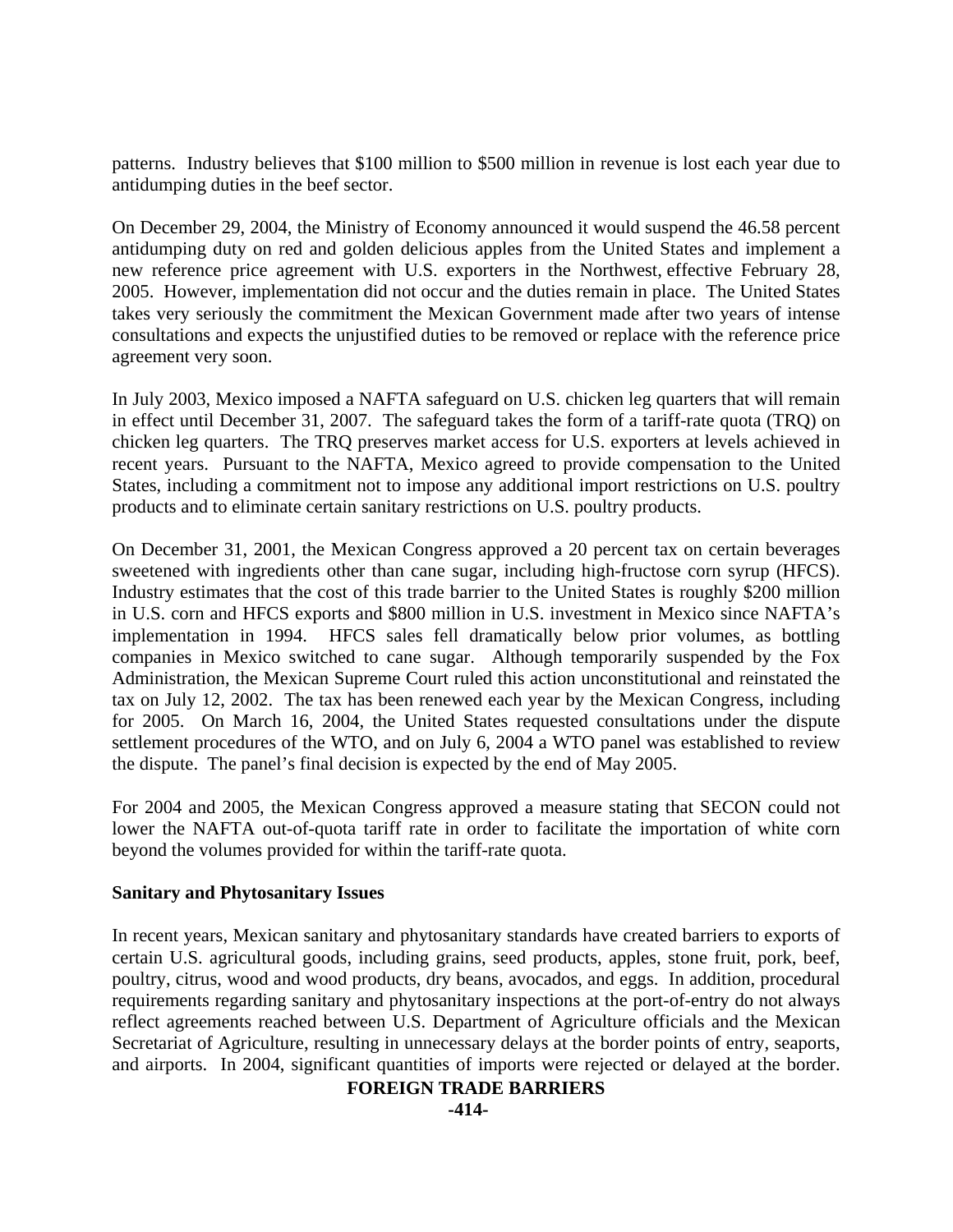Disagreements over the prevalence and nature of certain pests and certain administrative requirements led to a delay in the implementation of the stone fruit protocol in 2003 and 2004, which provides for a systems approach to prevent transmission of quarantinable pests. Because of this delay in implementing the systems approach protocol, the U.S. industry has had to revert to more costly fumigation procedures. While the protocol for 2005 has been concluded well in advance of the shipping season, U.S. industry maintains that Mexico is using unscientific phytosanitary concerns that are making it increasingly difficult to arrive at a system that is cost effective for U.S. stone fruit exporters. While originally scheduled for termination in 2001, tThe last Mexican inspector was finally withdrawn from the State of Washington apple inspection program in 2004. Mexican plant quarantine authorities have notified APHIS of their intent to add new pests to their lists of quarantine concerns, even though no quarantine pests have been detected in over 52 million boxes of apples the United States has shipped to Mexico since 1993. USTR and USDA have raised these issues several times over the last year.

Despite the lack of a protocol for returning live animals and adequate inspection facilities in Mexico, in June 2004, the Mexican Congress approved a measure requiring that the inspection of imported live animals take place in Mexico. The lack of adequate inspection facilities has hampered the importation of live animals. Similarly, the Mexican Congress approved a measure for 2005 that would charge an inspection fee of approximately \$26 per ton for the inspection of all imported animal products. SECON is reviewing the legality of this provision. Industry estimates that these fees would add \$40 million annually to the cost of U.S. meat and animal product sold in Mexico. The Fox Administration subsequently determined the tax was illegal and is not collectingd such fees.

Mexico banned imports of U.S. beef in December 2003 following the detection of one positive case of Bovine Spongiform Encephalopathy (BSE) in the State of Washington. In March 2004, Mexico announced that it would accept U.S. boneless beef from cattle under 30 months of age, and it subsequently lifted restrictions on a number of offals and processed boneless beef products. Currently, bans or restrictions remain on bone-in beef, live cattle, certain offals and processed products, and pet food. As of the publication of this report, the United States is taking aggressive action and working intensively to fully re-open the market as quickly as possible. In addition, the United States is working in the International Organization for Epizootics to revise international standards on BSE to reflect current scientific knowledge.

Despite the eradication of Low Pathogenic Avian Influenza in nine U.S. states, Mexico continues to restrict imports of certain poultry products from these states, chiefly raw poultry for direct consumption.

## **Administrative Procedures and Customs Practices**

U.S. exporters continue to be concerned about Mexican customs administration procedures, including insufficient prior notification of procedural changes; inconsistent interpretation of regulatory requirements at different border posts; and uneven enforcement of Mexican standards

## **FOREIGN TRADE BARRIERS**

**-415-**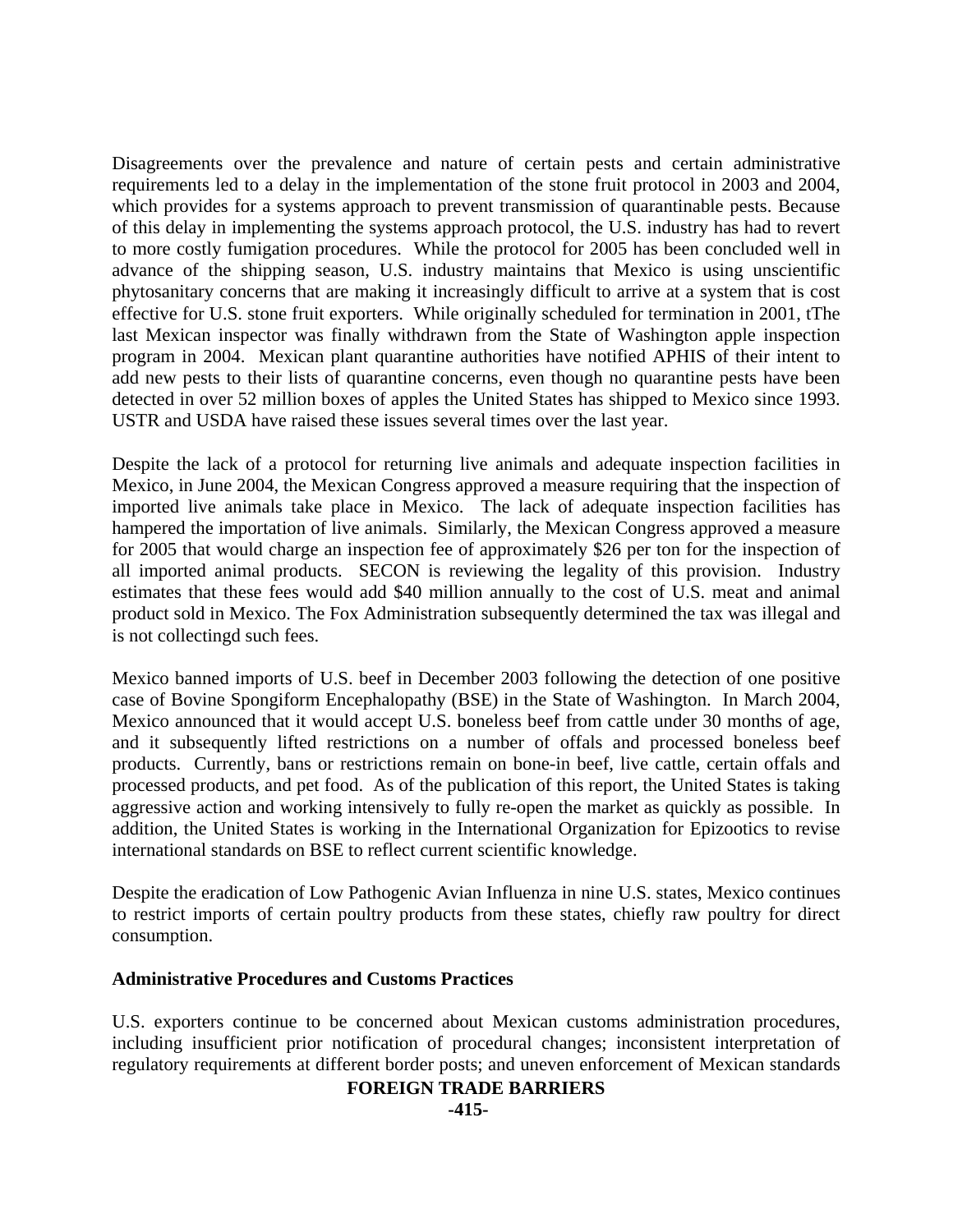and labeling rules. There have been relatively few specific complaints, however, and Mexican Customs has been putting procedures in place to address issues of non-uniformity at border ports of entry. Agricultural exporters note that Mexican inspection and clearance procedures for some agricultural goods are long, burdensome, non-transparent and unreliable. Customs procedures for express packages continue to be burdensome, though Mexico has raised the *de minimis* level from \$1 to \$50. However, Mexican regulations still hold the courier 100 percent liable for the contents of shipments.

To be eligible to import well over 400 different items, including agricultural products, textiles, chemicals, electronics and auto parts, Mexican importers must apply to the Secretariat of Finance and Public Credit (SHCP) and be listed on a special industry sector registry. U.S. exporters complain that the registry requirement sometimes causes costly customs clearance delays when new products are added to the list of subject items with immediate effect, thereby denying importers sufficient notice to apply. They also report that certain importers have been summarily dropped from the registry without prior notice or subsequent explanation, effectively preventing U.S. exporters from shipping goods to Mexico.

Mexico requires import licenses for a number of commercially sensitive products. It also uses estimated prices for customs valuation of a wide range of products imported from the United States and other countries, including apples, milled rice, beer, distilled spirits, chemicals, wood, paper and paperboard products, textiles, apparel, toys, tools, and appliances.

Since October 2000, the Mexican government has imposed a burdensome guarantee system for goods subject to estimated prices. Importers cannot post bonds to guarantee the difference in duties and taxes if the declared value of an entering good is less than the official estimated price. Instead they must deposit the difference in cash at a designated Mexican financial institution or arrange one of two alternative sureties (a trust or line of credit). The cash deposit is not returned for six months, and then only if the Mexican government has not initiated an investigation and if the supplier in the country of exportation has provided an invoice certified by its local chamber of commerce. Mexican banks charge as much as \$1,500 to open an account for this purpose and \$250 for each transaction, making this a burdensome and costly regulation for businesses on both sides of the border. The governments of the United States and Mexico are discussing an exchange of customs data that would result in the elimination of the estimated pricing regime.

In addition, U.S. exporters have expressed concerns regarding post-importation verification practices implemented by Mexican Customs and administered by private entities. Mexico has indicated that all information will remain confidential and that verifications are intended to validate the accuracy of all information presented to Mexican Customs. However, U.S. firms remain apprehensive about sharing business confidential information with a third-party. The U.S. Government continues to monitor the situation.

U.S. firms also have raised concerns with a Mexican regulation that requires certain textile products to include detailed information regarding their specifications on customs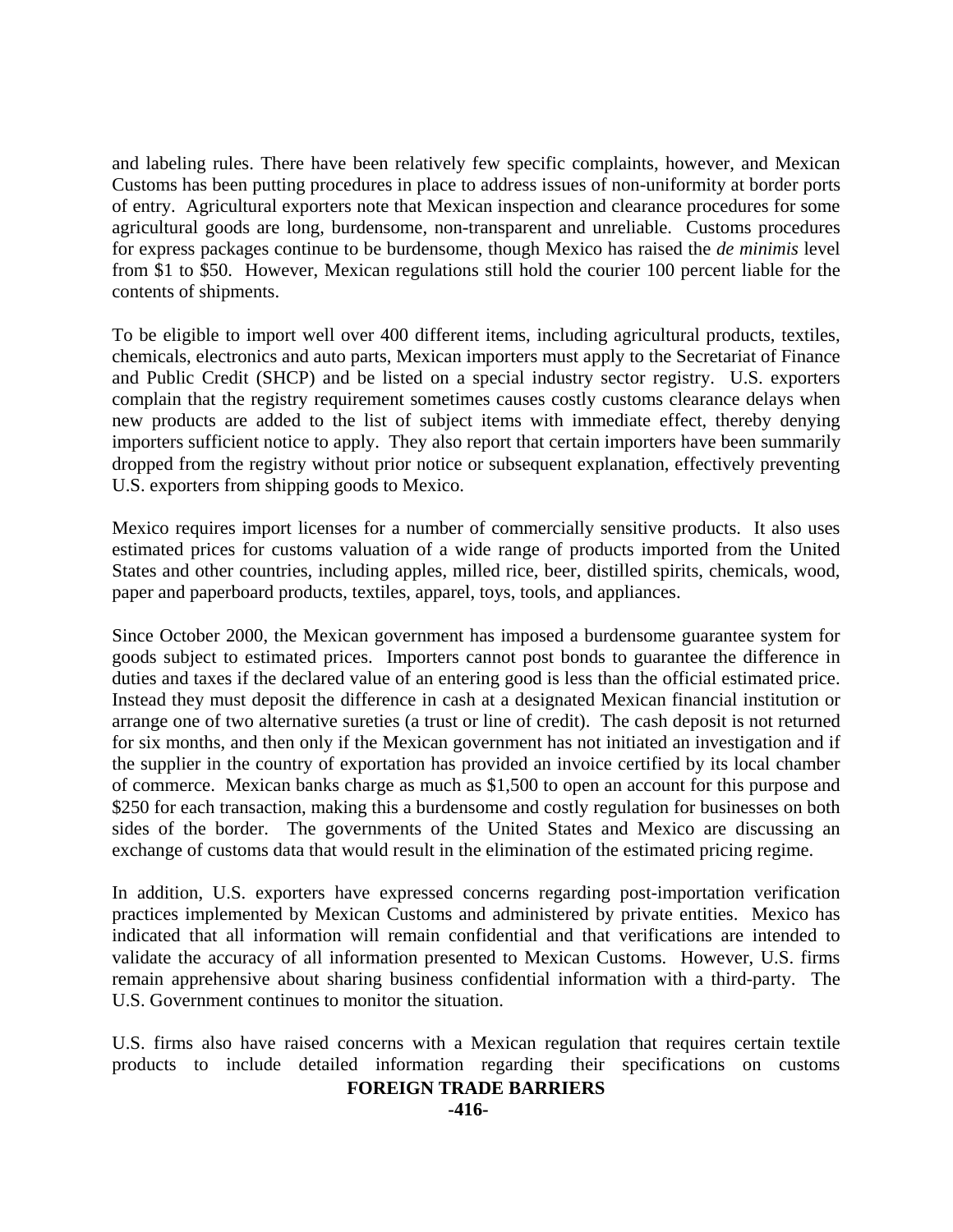documentation. In particular, the regulation asks for proprietary information and results in increased paperwork for the importer. Moreover, it also appears that the requirements for the regulation can change suddenly and are not applied uniformly throughout Mexican ports of entry.

## **STANDARDS, TESTING, LABELING AND CERTIFICATION**

Under NAFTA, Mexico was required, starting January 1, 1998, to recognize conformity assessment bodies in the United States and Canada on terms no less favorable than those applied in Mexico. To date, no U.S. certification bodies have been recognized by Mexico. The United States is still awaiting action on a 2003 request by a U.S. certification body to be recognized in Mexico. On January 21, 2005, Mexico published the *convocatoria* (formal announcement) in the *Diario Oficial* stating that one or more government agencies are requesting certification organizations for the standards involved. While the publication of the convocatoria is positive, no U.S. certification bodies have yet been recognized by Mexico.

U.S. exporters have alleged that certain regulations are enforced more strictly for imports than for domestically-produced products, and that there has been inconsistent treatment for the same goods at various ports of entry. Mexico has over 700 mandatory technical regulations called *normas oficiales mexicanas* (NOMs) issued by a number of different agencies, each with its own compliance procedures. Only the Secretariat of Economy and the Secretariat of Agriculture (for a limited sub-set of its NOMs) have published their procedures. After discussions with the U.S. government, the Secretariat of Economy implemented procedures in 2000 designed to reduce the cost of exports to Mexico by allowing U.S. manufacturers and exporters to hold title to a NOM certificate of compliance (an official document certifying that a particular good complies with applicable standards) and assign it to as many distributors in Mexico as needed to cover the market. Previously, only Mexican producers or importers were allowed to obtain a NOM certificate, which posed a problem for U.S. firms using multiple importers, because each importer was required to pay a substantial fee to have the exact same product tested at a Mexican laboratory every year. Moreover, while the new procedures were implemented with the alleged goal of addressing redundant testing requirements, U.S. firms contend that the certification bodies have increased the cost of certification by, among other things, charging for certificates to be assigned to other regulatory entities. In addition, key Mexican ministries such as Health, Energy and Labor have yet to publish their respective product testing procedures.

The United States is Mexico's largest export market for tequila, accounting for 50 percent of Mexican production. In 2003, the United States imported over \$402 million of tequila. Approximately 77 percent of the total volume was tequila in bulk form. In August 2003, the Mexican government, citing the need to ensure the quality of Mexican tequila, had considered amending the official standard for tequila to require that tequila be "bottled at the source" in Mexico. Currently, the Mexican standard requires that only 100 percent agave tequila be bottled at the source. Tequila that is made from less than 100 agave tequila can be sold and exported in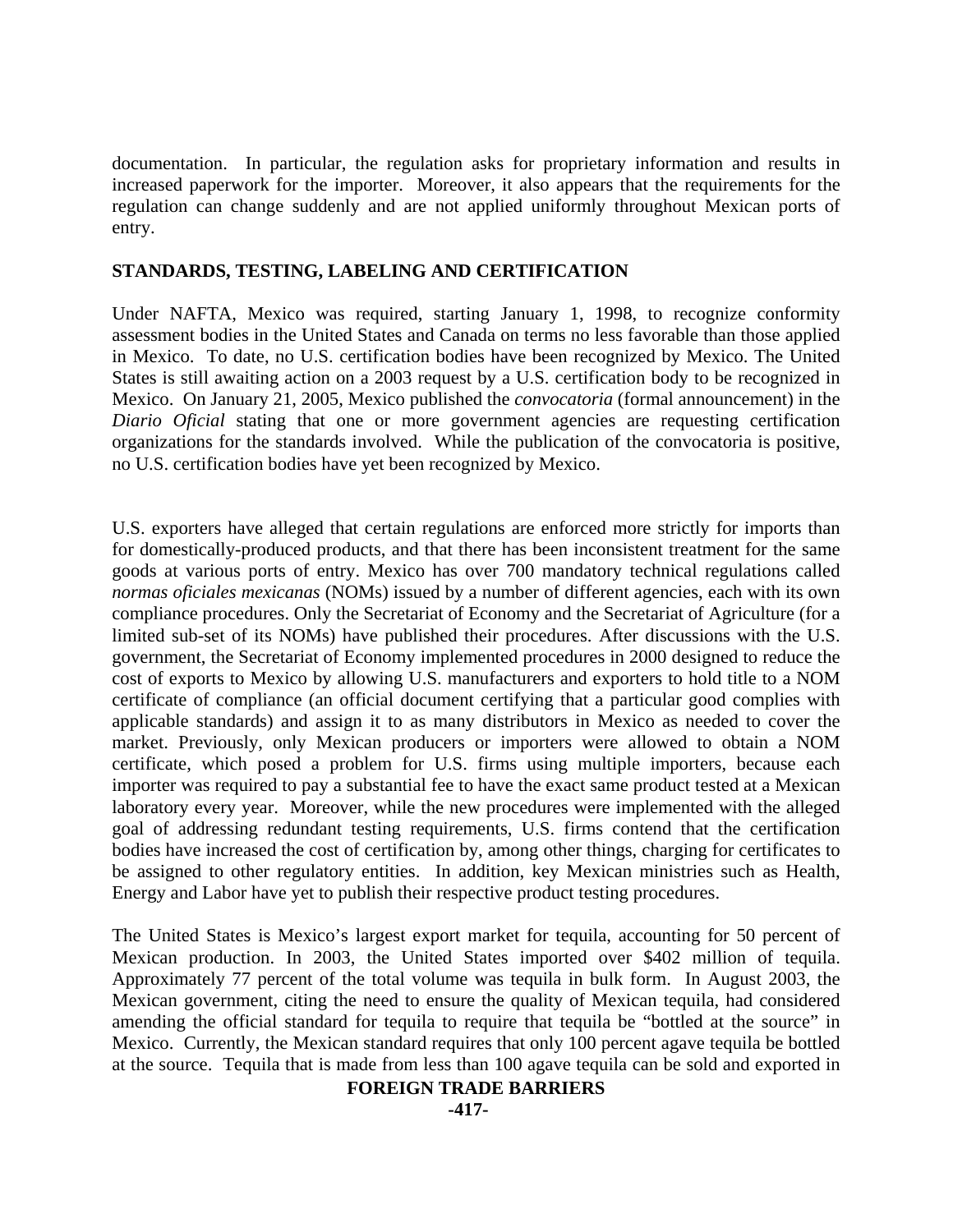bulk form under the current official standard. On November 15, 2004, Mexico published a new draft standard that did not include a requirement that all tequila be bottled in Mexico, but which did propose an onerous registration and inspection system for all bottlers. Government officials from the NAFTA partners have been engaged in discussions regarding aspects of trade in tequila and hope to reach an agreement in the near future.

U.S. exporters of vitamins, nutritional supplements, and herbal remedies have reported that Mexico's revised health law regulations are discriminatory and arbitrarily impede access to the Mexican market. While Mexico has stated that it is looking at ways to address these concerns consistent with its WTO and NAFTA obligations, the U.S. Government has thus far seen no progress. According to industry's estimates, the cost of this alleged trade barrier to the United States is over \$500 million annually.

## **GOVERNMENT PROCUREMENT**

Mexico's efforts to make its government procurement regime more transparent through policies and technologies have resulted in increased competition as well as savings for the government. The Mexican government has established several "e-government" Internet sites to increase transparency of government processes and establish guidelines for the conduct of government officials. "Compranet" allows on-line processing of government procurement and contracting. According to the Mexican Secretariat of Public Administration, 321 government offices processed 3,800 electronic transactions for procurement through Compranet in 2002.

The NAFTA Government Procurement Chapter allowed Mexico to cover only a temporary, narrow list of services, based on the requirement that it would develop a permanent list of excluded services by July 1, 1995. After several years of discussion, the United States, Canada and Mexico reached agreement on a list of excluded services in December 2004. Mexico must now take the necessary steps to implement its negative list of services.

NAFTA provides for the gradual increase of U.S. suppliers' access to purchases by the two largest Mexican procuring authorities, Mexico's parastatal petroleum and electricity monopolies, PEMEX and the Federal Electricity Commission (CFE), respectively. As of January 1, 2003, NAFTA limits the total value of contracts that PEMEX and CFE may remove from coverage under NAFTA to \$352 million per year.The United States has not been able to confirm whether this commitment has been properly implemented, as Mexico has not provided the statistics called for under NAFTA. Starting in December 2005, Starting in December 2005, Mexico will send to the United States and Canada notice of the set-aside calculation, along with the methodology used in the calculation.

## **INTELLECTUAL PROPERTY RIGHTS (IPR) PROTECTION**

Under NAFTA and the WTO Agreement on Trade-Related Aspects of Intellectual Property Rights (TRIPS), Mexico is obligated to implement certain standards for the protection of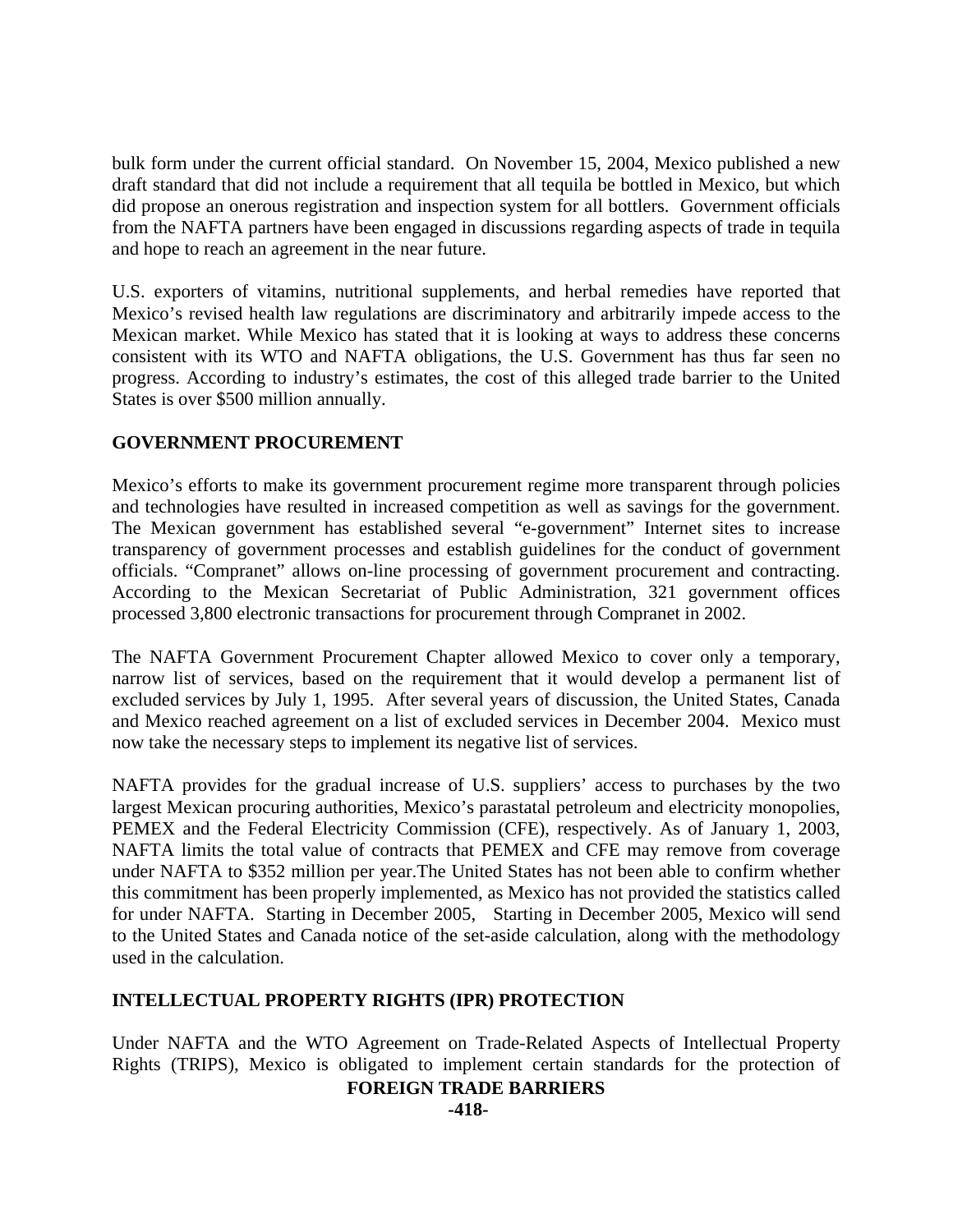intellectual property and procedures to address infringement, including copyright piracy and trademark counterfeiting. Despite a fairly comprehensive set of IPR laws and an increase in the number of seizures and arrests in 2003, the extent of IPR violations in Mexico remains dramatic. Monetary sanctions and other penalties, when imposed, are minimal and therefore generally ineffective in deterring these illegal activities. Increasing organized crime and violence impair enforcement actions and deter rightholders from attempting to enforce their rights under Mexican law. The United States remains concerned about the continuing high levels of piracy and counterfeiting in Mexico and closely monitors how the Mexican Government is addressing these problems. Mexico was taken off the Special 301 Watch List in 2000, but put back on in 2003 and remained on the Watch List in 2004 due to enforcement deficiencies.

## **Copyright Protection**

Copyright piracy remains a major problem in Mexico, with U.S. industry loss estimates growing each year. Although enforcement efforts by the Mexican Government seem to be improving, piracy levels continue to rise, resulting in closures of legitimate copyright-related businesses, according to industry sources. Pirated and counterfeit sound and motion picture recordings are widely available throughout Mexico, where piracy has shifted from traditional formats to optical discs (CD, DVD, CD-ROM). The International Intellectual Property Alliance (IIPA) estimates that trade losses due to copyright piracy in Mexico totaled \$870.2 million in 2004. That year, music piracy represented 60 percent of the total market. Industry estimates that the business software piracy level was 65 percent in 2004.

In July 2003, the Mexican Congress amended the Mexican copyright law. These amendments fail to address the comprehensive reforms needed by Mexico to: (1) effectively implement the obligations of the WIPO Copyright Treaty and the WIPO Performances and Phonograms Treaty (Mexico is a party to both agreements); and (2) correct existing incompatibilities in the law with Mexico's obligations under the NAFTA IPR Chapter and the WTO TRIPS Agreement. Implementing regulations that Mexico has indicated would address these concerns were to have been published by the end of October 2003 but as of March 2005 have not yet been made available. The United States has been urging Mexico to meet its various obligations by issuing satisfactory implementing regulations.

Mexican law enforcement agencies have conducted thousands of piracy raids. In 2003, the Attorney General's Office created an IPR enforcement unit, which combines federal prosecutors and police to make the enforcement regime more effective and efficient. Industry representatives report that raids against pirate and counterfeit operations have improved from 2003 and that there has been improved access to prosecutors. Despite increased raids and seizures of pirated and counterfeit material, only 24 of the 1087 pirates and counterfeiters who were arrested in 2003 and 2004 received sentences greater than one year, thus undercutting the deterrent effect of the raids and arrests. Very few IPR violations result in prison terms. As a result, pirates and counterfeiters are often released and return to their illegal activities. Well-known markets selling pirated and counterfeit goods, such as Tepito in Mexico City, remain ubiquitous.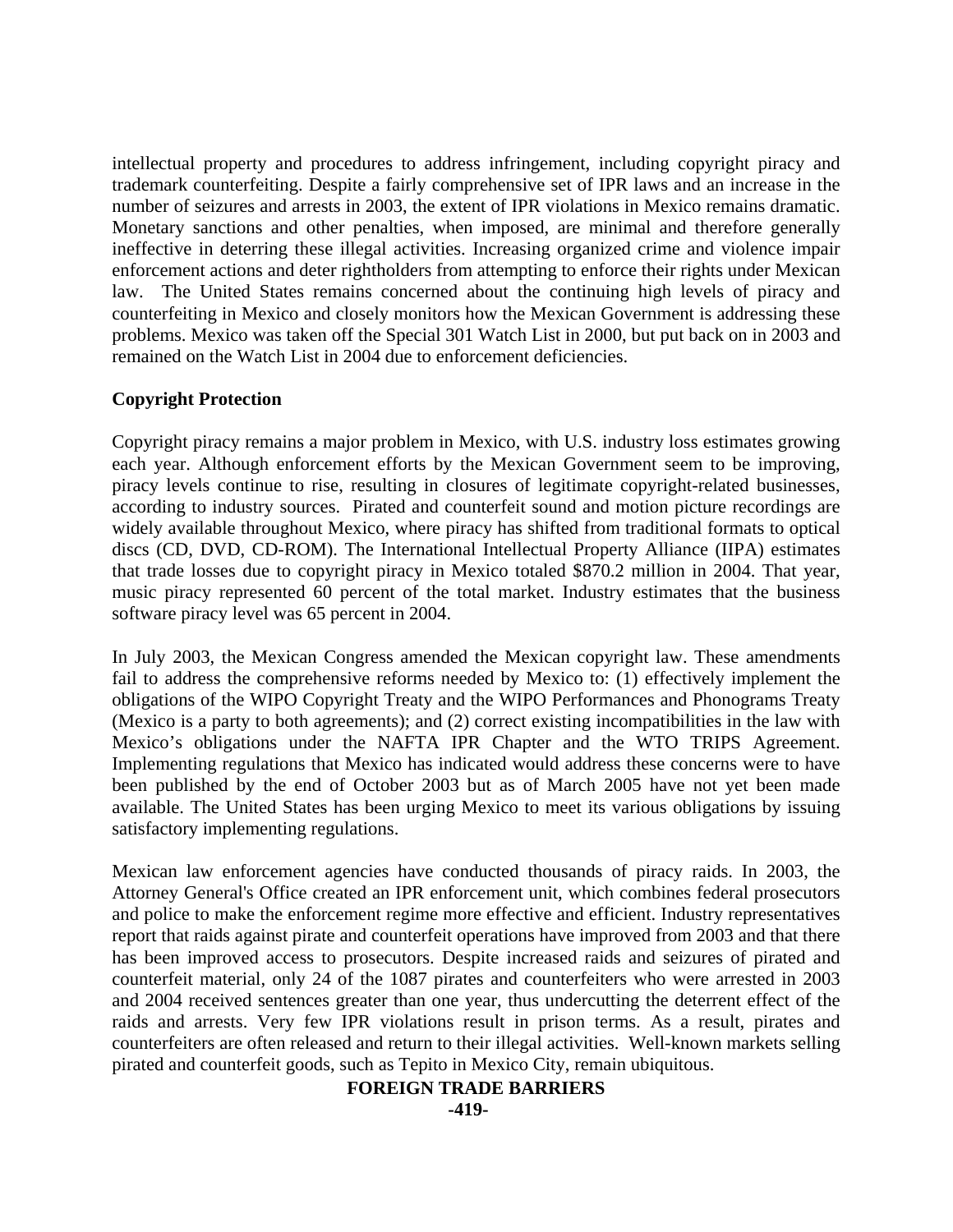## **Patent, Trademark, Pharmaceutical and Agricultural Chemical Protection**

Patents and trademarks are under the jurisdiction of the Mexican Institute of Industrial Property (IMPI), an independent agency that operates under the auspices of the Secretariat of Economy. Some U.S. trademark holders have encountered difficulties in enjoining former subsidiaries and franchisees from continued but unauthorized use of their trademarks.

U.S. companies holding trademarks in Mexico have cited problems with trademark enforcement and administration. When counterfeit items are discovered, injunctions against trademark violators are often unenforceable and are consistently challenged before the courts. Although federal administrative actions are supposed to be completed within four months, actions related to trademark enforcement often take as long as 18 months. The time can be lengthened by jurisdictional and procedural disputes within the Mexican government, as well as by internal coordination problems within IMPI. Trademark applications in Mexico are not subject to opposition. Registrations are issued and can only be canceled after registration. On average, it takes two and a half years to cancel a trademark registration, and the registrant is allowed to continue using the mark for one year following cancellation.

U.S. pharmaceutical and agricultural/chemical companies are concerned about the lack of coordination between IMPI and other Mexican agencies with regard to government procurement of copies of patented pharmaceuticals. In 2003, the Mexican Ministry of Health agreed that starting with purchases scheduled for delivery on January 1, 2003, IMSS (Mexican Social Security Institute) and possibly ISSTE (Social Security Institute for Government Workers) would purchase only patented products where a patent already exists in Mexico.

In September 2003, the Ministries of Health and Economy implemented a Presidential decree that requires applicants for safety and health registrations to show proof of patent and proof that test data was obtained in a legitimate matter. According to the regulation, failure to present proof of patent and test data will result in denial of the registration. Also, if a company is caught providing false information, it can now be subject to both civil and criminal proceedings. It is hoped that compliance with this decree will help to eliminate copies of patented pharmaceuticals from the supply chain for IMSS and ISSTE.

While this measure is a positive development, the regulation limits linkage to product patents only. Furthermore, U.S. industry reports that the Ministry of Health continues to provide local companies authorization to market unauthorized copies of patented pharmaceutical products.

## **Border Enforcement of IPR**

NAFTA Article 1718 and Article 51 of the TRIPS Agreement obligate Mexico to allow U.S. intellectual property rights holders to apply to Mexican authorities for suspension of release of goods with counterfeit trademarks or pirated copyright goods. Intellectual property rights owners

#### **FOREIGN TRADE BARRIERS**

**-420-**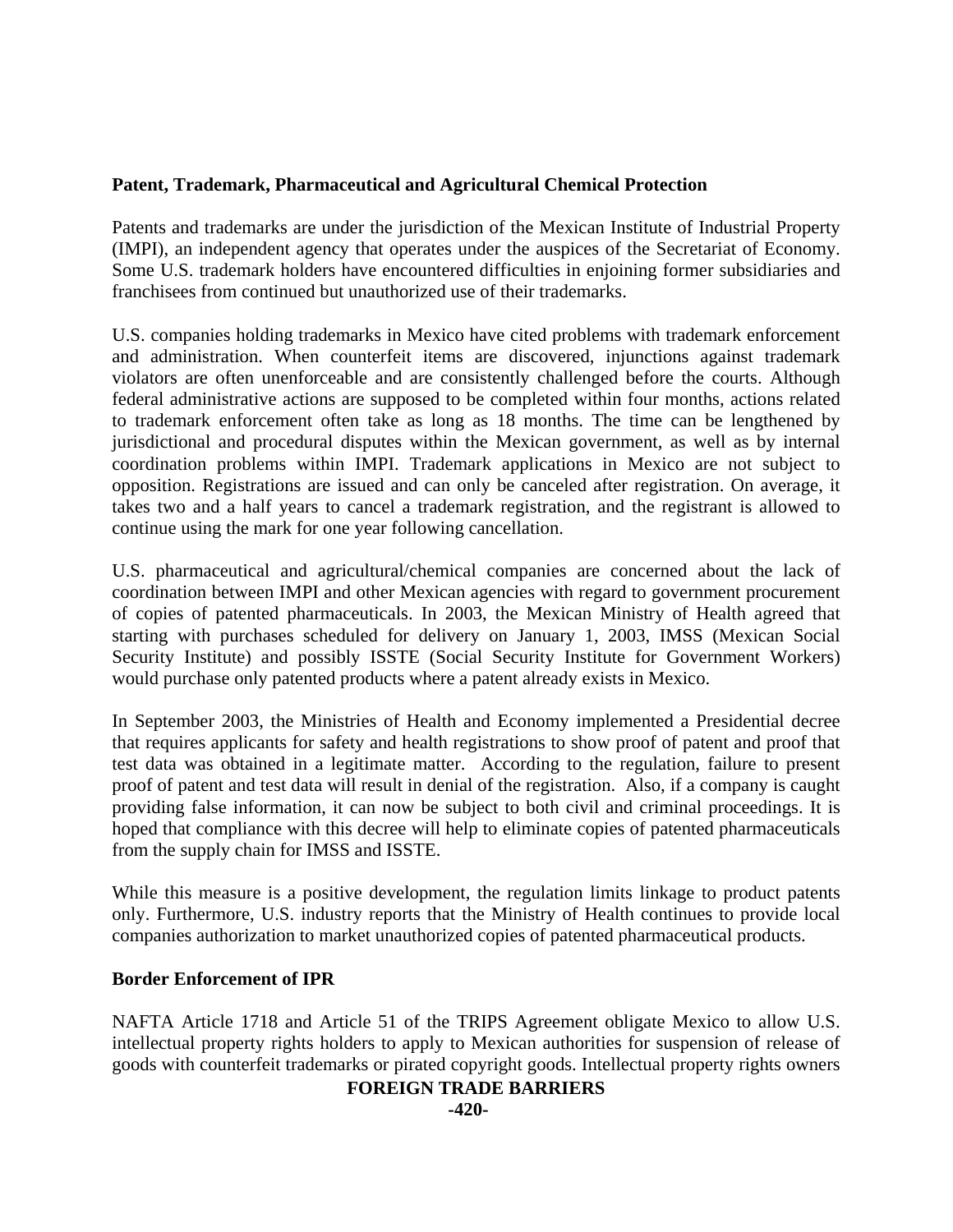seeking to use the procedure must obtain an order from IMPI that directs customs officials to detain the merchandise. Companies requesting such actions generally report positive outcomes. However, U.S. industry has sought increased cooperation and communication between IMPI and Mexican Customs in order to prevent the release of counterfeit goods into the Mexican market.

## **SERVICES BARRIERS**

## **Telecommunications**

The recent conclusion of a WTO dispute settlement proceeding brought by the United States has prompted much-needed reform to Mexico's international telecommunications rules. This is expected to bring benefits worth tens of millions of dollars to U.S. consumers and telecommunications companies, including families keeping touch across the border. Pursuant to an agreement reached with the United States regarding implementation of the recommendations included in the WTO panel report adopted on June 1, 2004, Mexico agreed to remove the provisions of Mexican Law which had created the uniform tariff and proportional return systems and the requirement that the carrier with the greatest proportion of outgoing traffic to a country negotiate the settlement rate on behalf of all Mexican carriers. Mexico also committed to allow the introduction of resale-based international telecommunications services in Mexico by July 2005. Mexico, however, continues to prevent foreign carriers from using leased lines to bring calls directly into the domestic network.

More broadly, Mexico's former state-owned telecommunications monopoly (Telmex) continues to dominate Mexico's telecom sector. Competition in the sector has been hampered by the inability of Mexico's telecommunications regulator, the Federal Telecommunications Commission (COFETEL) to enforce its own regulatory findings. Enforcement authority resides with the Secretariat of Communications and Transportation (SCT), which has been slow to act against Telmex. Telmex competitors complain of inaction by both COFETEL and SCT in resolving disputes, resulting in many cases lingering for months or years without resolution. Failure to ensure non-discriminatory quality of service for interconnection, highlighted by a COFETEL report documenting the inferior quality Telmex provided to competitors, is particularly troubling. In most cases where the government has taken action, Telmex has successfully used court-ordered injunctions to prevent enforcement against it. In addition, lawmakers have shelved a telecommunications reform bill proposed by President Vicente Fox to increase COFETEL''s independence and regulatory powers.

COFETEL recently proposed a rule that would switch mobile phone payment systems to a "calling party pays" system, thereby requiring those placing international and domestic longdistance calls to mobile phones in Mexico to pay for the interconnection and termination of those calls. Although the proposed rule encourages long-distance and local companies to negotiate prices, industry sources expect that COFETEL will ultimately establish the new rates. The proposed rule could result in significant additional costs for U.S. companies and consumers.

#### **FOREIGN TRADE BARRIERS -421-**